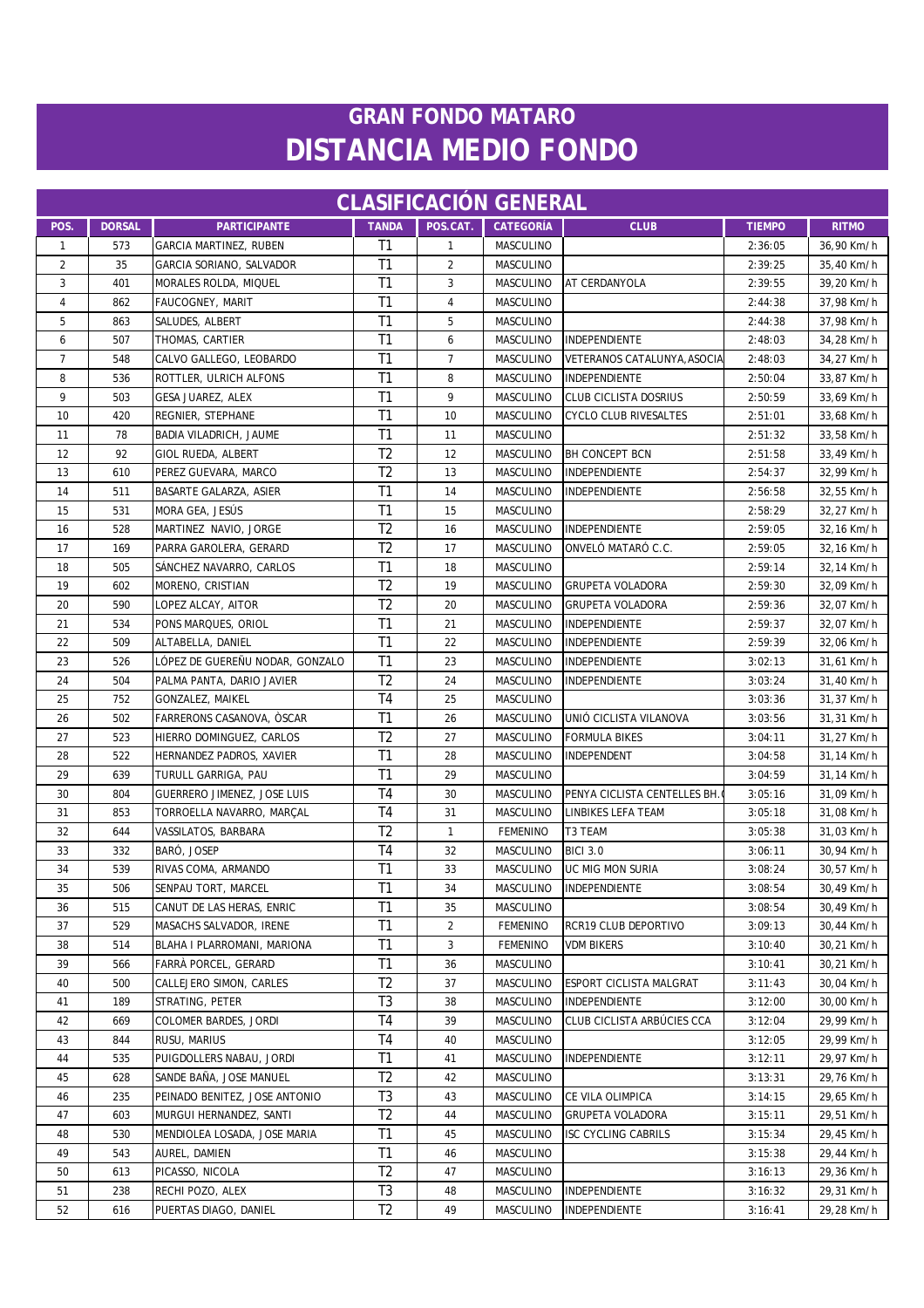| <b>CLASIFICACIÓN GENERAL</b> |               |                                 |                |                |                  |                                    |               |              |  |
|------------------------------|---------------|---------------------------------|----------------|----------------|------------------|------------------------------------|---------------|--------------|--|
| POS.                         | <b>DORSAL</b> | <b>PARTICIPANTE</b>             | <b>TANDA</b>   | POS.CAT.       | <b>CATEGORÍA</b> | <b>CLUB</b>                        | <b>TIEMPO</b> | <b>RITMO</b> |  |
| 53                           | 591           | LORENTE VENTURA, ENRIC          | T <sub>2</sub> | 50             | MASCULINO        |                                    | 3:16:41       | 29,28 Km/h   |  |
| 54                           | 732           | RUIZ NIETO, JOSE                | T <sub>4</sub> | 51             | MASCULINO        | TRIATLÓ L\\\'HOSPITALET            | 3:16:57       | 29,24 Km/h   |  |
| 55                           | 848           | SEGURA CASTELL, RUBÈN           | T <sub>4</sub> | 52             | MASCULINO        | INDEPENDIENTE                      | 3:18:29       | 29,02 Km/h   |  |
| 56                           | 798           | GARCÍA MORAL, RAÚL              | T <sub>4</sub> | 53             | <b>MASCULINO</b> | INDEPENDIENTE                      | 3:18:30       | 29,02 Km/h   |  |
| 57                           | 746           | DE LA ROSA CEREZO, JOSÉ MIGUEL  | T4             | 54             | MASCULINO        |                                    | 3:18:31       | 29,01 Km/h   |  |
| 58                           | 537           | ROVIRA VENTIN, ALEJANDRO        | T1             | 55             | <b>MASCULINO</b> |                                    | 3:20:11       | 28,77 Km/h   |  |
| 59                           | 375           | ITURRALDE SOLER, JOAQUIM JORDI  | T <sub>4</sub> | 56             | MASCULINO        | LES FRANQUESES V. UNIÓ CICLIS      | 3:22:15       | 28,48 Km/h   |  |
| 60                           | 292           | MENDEZ FERNANDEZ, GERARDO       | T4             | 57             | MASCULINO        | <b>CLUB CICLISTA CASTELLDEFELS</b> | 3:22:21       | 28,47 Km/h   |  |
| 61                           | 608           | OYONATE COELLO, JUAN JOSÉ       | T <sub>2</sub> | 58             | MASCULINO        |                                    | 3:23:28       | 28,31 Km/h   |  |
| 62                           | 282           | HURTADO, ALBERT                 | T <sub>3</sub> | 59             | <b>MASCULINO</b> | <b>PASSION BIKE</b>                | 3:23:29       | 28,30 Km/h   |  |
| 63                           | 556           | COLLADO PALLARES, ALEX          | T1             | 60             | MASCULINO        |                                    | 3:24:01       | 28,23 Km/h   |  |
| 64                           | 391           | MACHADO DOMÍNGUEZ, RAFA         | T <sub>4</sub> | 61             | MASCULINO        | INDEPENDIENTE                      | 3:24:07       | 28,22 Km/h   |  |
| 65                           | 633           | SERRANO MILARA, ÓSCAR           | T <sub>2</sub> | 62             | MASCULINO        |                                    | 3:24:11       | 28,21 Km/h   |  |
| 66                           | 212           | ARENAS OREJUELA, JOSE ANTONIO   | T3             | 63             | MASCULINO        | CHUPACABRAS TEAM                   | 3:25:48       | 27,99 Km/h   |  |
| 67                           | 196           | ZAFRA, CARLOS                   | T <sub>3</sub> | 64             | MASCULINO        |                                    | 3:26:40       | 27,87 Km/h   |  |
| 68                           | 559           | CORTIELLA LÁZARO, EVA           | T <sub>3</sub> | 4              | <b>FEMENINO</b>  | INDEPENDIENTE                      | 3:26:41       | 27,87 Km/h   |  |
| 69                           | 592           | MANRIQUE QUILES, RAMON          | T <sub>3</sub> | 65             | MASCULINO        |                                    | 3:26:45       | 27,86 Km/h   |  |
| 70                           | 617           | RIBA BAREA, ALBERT              | T <sub>2</sub> | 66             | MASCULINO        |                                    | 3:27:10       | 27,80 Km/h   |  |
| 71                           | 569           | FONT GELAMBI, JORDI             | T <sub>2</sub> | 67             | MASCULINO        | INDEPENDIENTE                      | 3:27:12       | 27,80 Km/h   |  |
| 72                           | 403           | MUÑOZ ARNAU, MARC               | T <sub>4</sub> | 68             | MASCULINO        |                                    | 3:27:25       | 27,77 Km/h   |  |
| 73                           | 680           | GALDEANO NICOLAS, JORDI         | T <sub>4</sub> | 69             | MASCULINO        | BIKING POINT CLUB CICLISTA         | 3:27:26       | 27,77 Km/h   |  |
| 74                           | 818           | MENDOZA DIVINA, PATRICIO        | T <sub>3</sub> | 70             | MASCULINO        | DONKEYS CLUB CICLISTA              | 3:27:40       | 27,74 Km/h   |  |
| 75                           | 615           | PORCEL BLANES, XAVIER           | T <sub>2</sub> | 71             | MASCULINO        |                                    | 3:28:11       | 27,67 Km/h   |  |
| 76                           | 625           | ROVIRA GARRIGA, JOAN            | T <sub>2</sub> | 72             | MASCULINO        | INDEPENDIENTE                      | 3:28:12       | 27,67 Km/h   |  |
| 77                           | 642           | VALLET, ROMAIN                  | T <sub>2</sub> | 73             | MASCULINO        | INDEPENDIENTE                      | 3:28:12       | 27,67 Km/h   |  |
| 78                           | 692           | MANZANERO HERAS, VICENTE        | T <sub>3</sub> | 74             | MASCULINO        | INDEPENDIENTE                      | 3:28:48       | 27,58 Km/h   |  |
| 79                           | 655           | BALLANO, ÓSCAR                  | T <sub>4</sub> | 75             | MASCULINO        |                                    | 3:29:24       | 27,51 Km/h   |  |
| 80                           | 270           | CUNHA, LILIANA                  | T <sub>4</sub> | 5              | <b>FEMENINO</b>  | <b>FASTTRIATLON</b>                | 3:29:27       | 27,50 Km/h   |  |
| 81                           | 851           | TERUEL, JOSEP                   | T <sub>4</sub> | 76             | MASCULINO        |                                    | 3:30:18       | 27,39 Km/h   |  |
| 82                           | 689           | JORDANA SALAZAR, JORGE          | T <sub>4</sub> | $\overline{7}$ | MASCULINO        |                                    | 3:30:27       | 27,37 Km/h   |  |
| 83                           | 583           | HERNANDEZ AYA, SANRA LILIANA    | T <sub>2</sub> | 6              | <b>FEMENINO</b>  | INDEPENDIENTE                      | 3:30:53       | 27,31 Km/h   |  |
| 84                           | 645           | VILLA REAL, RENATO              | T4             | 78             | MASCULINO        | <b>INDEPENDIENTE</b>               | 3:31:15       | 27,27 Km/h   |  |
| 85                           | 760           | SERFF, ADRIANO                  | T <sub>4</sub> | 79             | MASCULINO        |                                    | 3:31:15       | 27,26 Km/h   |  |
| 86                           | 836           | RIOJA ESTEBAN, CHRISTIAN        | T <sub>4</sub> | 80             | <b>MASCULINO</b> | PROBIKE CLUB                       | 3:31:17       | 27,26 Km/h   |  |
| 87                           | 353           | FERNÁNDEZ FERNÁNDEZ, MARÍA JOSE | T <sub>4</sub> | $\overline{7}$ | FEMENINO         | UNIÓ CICLISTA OLESANA              | 3:31:19       | 27,26 Km/h   |  |
| 88                           | 585           | HOM DIAZ, ANDREA                | T <sub>2</sub> | 8              | <b>FEMENINO</b>  | INDEPENDIENTE                      | 3:32:08       | 27,15 Km/h   |  |
| 89                           | 627           | RUIZ SALVADOR, JAVIER           | T <sub>2</sub> | 81             | MASCULINO        |                                    | 3:32:09       | 27,15 Km/h   |  |
| 90                           | 558           | COROMINAS, RAMON                | T <sub>2</sub> | 82             | MASCULINO        | <b>MUSSOLS</b>                     | 3:32:13       | 27,14 Km/h   |  |
| 91                           | 557           | COLOM VIVES, DAVID              | T1             | 83             | MASCULINO        | CN VILAFRANCA TRIATLO              | 3:32:57       | 27,05 Km/h   |  |
| 92                           | 520           | GRANADOS JIMENEZ, JORDI         | T1             | 84             | MASCULINO        | UCF                                | 3:33:13       | 27,01 Km/h   |  |
| 93                           | 516           | CASTILLO MARSAL, JOAN           | T1             | 85             | MASCULINO        | LES FRANQUESES V. UNIÓ CICLIS      | 3:33:13       | 27,01 Km/h   |  |
| 94                           | 579           | GÓMEZ, SERGI                    | T <sub>2</sub> | 86             | MASCULINO        |                                    | 3:33:16       | 27,01 Km/h   |  |
| 95                           | 595           | MASANA, ELOI                    | T <sub>2</sub> | 87             | MASCULINO        |                                    | 3:33:18       | 27,00 Km/h   |  |
| 96                           | 623           | ROGER AZEMAR, IGNASI            | T <sub>2</sub> | 88             | MASCULINO        | INDEPENDIENTE                      | 3:33:23       | 26,99 Km/h   |  |
| 97                           | 599           | MIRALLES ROIG, ENRIC            | T <sub>2</sub> | 89             | MASCULINO        | SENSACIONS UVEX TEAM               | 3:33:23       | 26,99 Km/h   |  |
| 98                           | 563           | DURAN FIGOLS, ORIOL             | T <sub>2</sub> | 90             | MASCULINO        |                                    | 3:33:25       | 26,99 Km/h   |  |
| 99                           | 601           | MONTAÑÀ CAELLES, XAVI           | T <sub>2</sub> | 91             | MASCULINO        |                                    | 3:33:40       | 26,96 Km/h   |  |
| 100                          | 519           | GIRBAU TERRICABRAS, JOSEP       | T1             | 92             | MASCULINO        |                                    | 3:33:44       | 26,95 Km/h   |  |
| 101                          | 544           | BASAGAÑA BLADE, LLUIS           | T <sub>1</sub> | 93             | MASCULINO        | INDEPENDIENTE                      | 3:34:07       | 26,90 Km/h   |  |
| 102                          | 581           | GRAU, ALBERT                    | T <sub>2</sub> | 94             | MASCULINO        | INDEPENDIENTE                      | 3:34:14       | 26,89 Km/h   |  |
| 103                          | 606           | OLTRA SUÑE, ENRIC               | T <sub>2</sub> | 95             | MASCULINO        | INDEPENDIENTE                      | 3:34:15       | 26,88 Km/h   |  |
| 104                          | 527           | MARIN ANGLADA, CARLOS           | T <sub>2</sub> | 96             | MASCULINO        | OUTDOOR CLUB CERDANYA              | 3:34:15       | 26,88 Km/h   |  |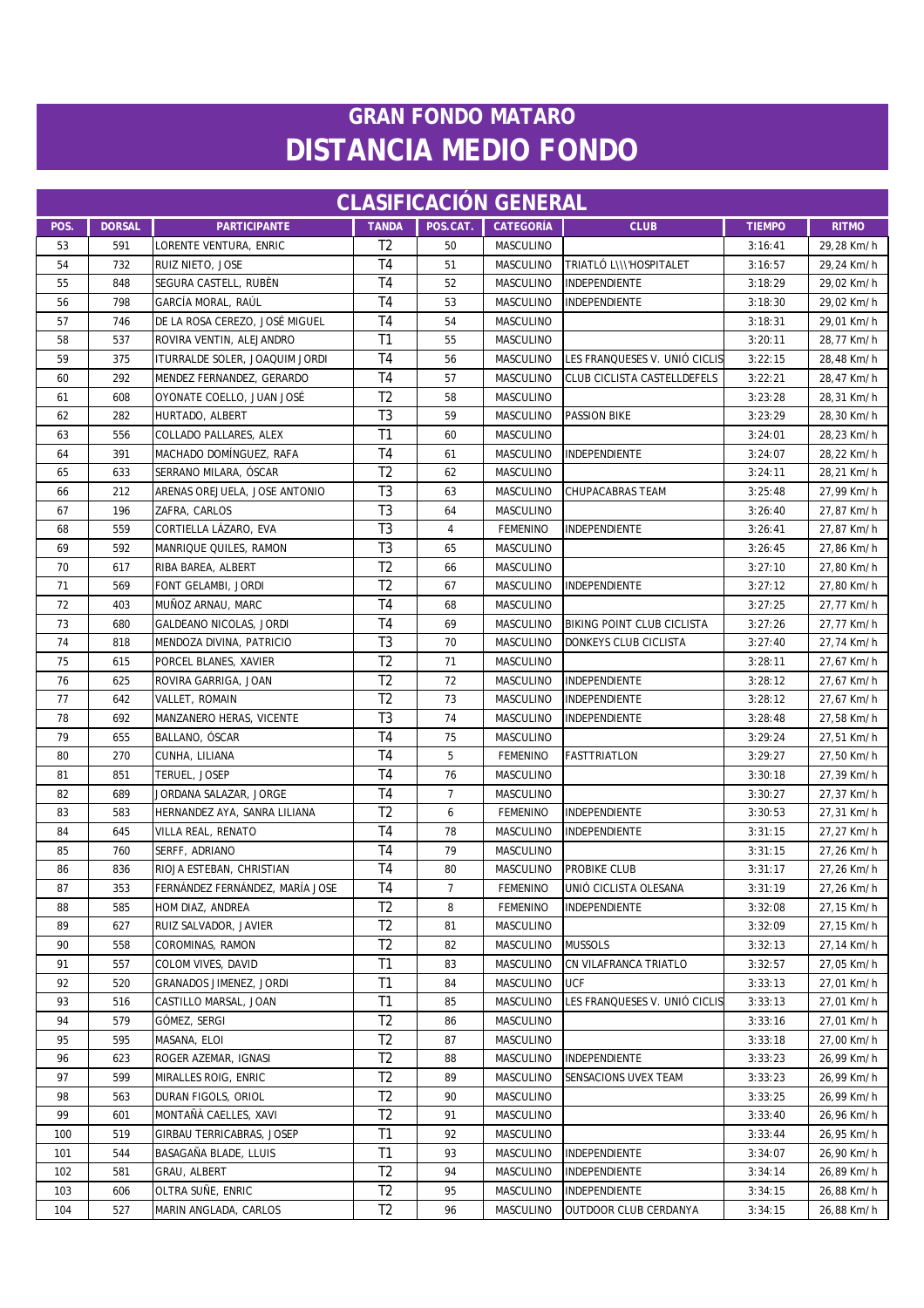| <b>CLASIFICACION GENERAL</b> |               |                                  |                 |            |                  |                             |               |                          |  |
|------------------------------|---------------|----------------------------------|-----------------|------------|------------------|-----------------------------|---------------|--------------------------|--|
| POS.                         | <b>DORSAL</b> | <b>PARTICIPANTE</b>              | <b>TANDA</b>    | POS.CAT.   | <b>CATEGORÍA</b> | <b>CLUB</b>                 | <b>TIEMPO</b> | <b>RITMO</b>             |  |
| 105                          | 373           | HERRERIAS MARTIN, CRISTIAN       | T <sub>2</sub>  | 97         | MASCULINO        | PENYA CICLISTA COMARCAMICS  | 3:34:16       | 26,88 Km/h               |  |
| 106                          | 762           | ACERO OREIRO, FELIX              | T <sub>4</sub>  | 98         | MASCULINO        | INDEPENDIENTE               | 3:34:44       | 26,82 Km/h               |  |
| 107                          | 791           | FIGUEREDO VILLAHERMOSA, MARCOS   | T4              | 99         | MASCULINO        | INDEPENDIENTE               | 3:34:45       | 26,82 Km/h               |  |
| 108                          | 626           | RUIZ ESTAPÉ, AMADEU              | T <sub>2</sub>  | 100        | <b>MASCULINO</b> |                             | 3:35:41       | 26,71 Km/h               |  |
| 109                          | 607           | OUARGHI, MIMOUN                  | T <sub>2</sub>  | 101        | MASCULINO        | PENYA CICLISTA BAIX PENEDÉS | 3:35:49       | 26,69 Km/h               |  |
| 110                          | 524           | JORDI OLANO, CAROLINA            | T <sub>1</sub>  | 9          | <b>FEMENINO</b>  |                             | 3:35:55       | 26,67 Km/h               |  |
| 111                          | 598           | MIGUEL DIEZ, RODRIGO             | T <sub>2</sub>  | 102        | MASCULINO        |                             | 3:36:09       | 26,65 Km/h               |  |
| 112                          | 551           | CARDONA MOREY, NURIA             | T <sub>2</sub>  | 10         | <b>FEMENINO</b>  | INDEPENDIENTE               | 3:36:12       | 26,64 Km/h               |  |
| 113                          | 331           | BANCELLS BROSSA, JAUME           | T4              | 103        | MASCULINO        | <b>INDEPENDIENTE</b>        | 3:36:22       | 26,62 Km/h               |  |
| 114                          | 600           | MOLLFULLEDA CASTELLÀ, BERNAT     | T <sub>2</sub>  | 104        | MASCULINO        | INDEPENDENT                 | 3:36:41       | 26,58 Km/h               |  |
| 115                          | 562           | DÍEZ GARCÍA, CÉSAR               | T1              | 105        | MASCULINO        |                             | 3:38:25       | 26,37 Km/h               |  |
| 116                          | 568           | FERNANDEZ LUQUEZ, ANDRES H.      | T1              | 106        | MASCULINO        |                             | 3:39:11       | 26,28 Km/h               |  |
| 117                          | 533           | OBIOLS, RAMON                    | T1              | 107        | MASCULINO        | <b>INDEPENDIENTE</b>        | 3:39:14       | 26,27 Km/h               |  |
| 118                          | 728           | GARCÍA, JORGE                    | T <sub>4</sub>  | 108        | MASCULINO        | <b>BLOQUECEROBIKES</b>      | 3:40:05       | 26,17 Km/h               |  |
| 119                          | 740           | ATANES, SERGI                    | T <sub>4</sub>  | 109        | MASCULINO        | INDEPENDIENTE               | 3:40:27       | 26,13 Km/h               |  |
| 120                          | 730           | LÓPEZ, MARIO                     | T <sub>4</sub>  | 110        | MASCULINO        | INDEPENDIENTE               | 3:40:27       | 26,13 Km/h               |  |
| 121                          | 748           | DELGADO PICART, DAVID            | T <sub>4</sub>  | 111        | MASCULINO        |                             | 3:40:28       | 26,13 Km/h               |  |
| 122                          | 605           | OLIANA HERNANDEZ, ALBERT         | T <sub>2</sub>  | 112        | MASCULINO        | <b>MUSSOLS</b>              | 3:40:33       | 26,11 Km/h               |  |
| 123                          | 630           | SEGURA, MARC                     | T <sub>3</sub>  | 113        | MASCULINO        |                             | 3:40:59       | 26,06 Km/h               |  |
| 124                          | 584           | HERRANZ VILLAESCUSA, MARC        | $\overline{12}$ | 114        | <b>MASCULINO</b> | <b>GALLOS A L\'HAST</b>     | 3:41:47       | 25,97 Km/h               |  |
| 125                          | 635           | TAUSTE HERREROS, JÈSSICA         | T <sub>2</sub>  | 11         | <b>FEMENINO</b>  | CCMANLLEUENC                | 3:41:54       | 25,96 Km/h               |  |
| 126                          | 580           | GÓMEZ TORRENTALLÈ, PEP           | T <sub>2</sub>  | 115        | MASCULINO        | CCMANLLEUENC                | 3:41:56       | 25,95 Km/h               |  |
| 127                          | 408           | PAJARES MOYA, JOSÉ LUIS          | T <sub>4</sub>  | 116        | MASCULINO        |                             | 3:42:09       | 25,93 Km/h               |  |
| 128                          | 565           | FABRE DOLS, LLUIS                | T <sub>1</sub>  | 117        | MASCULINO        | CLUB CICLISTA SANT CELONI   | 3:42:28       | 25,89 Km/h               |  |
| 129                          | 717           | TEVAR GARCIA, GABRIEL            | T <sub>4</sub>  | 118        | MASCULINO        | <b>NTR SPORTS</b>           | 3:43:05       | 25,82 Km/h               |  |
| 130                          | 560           | DE BLAS GAMARRA, SAMUEL          | T <sub>2</sub>  | 119        | MASCULINO        | INDEPENDIENTE               | 3:43:23       | 25,78 Km/h               |  |
| 131                          | 588           | LAO SANCHEZ, SALVA               | T <sub>2</sub>  | 120        | MASCULINO        |                             | 3:43:48       | 25,74 Km/h               |  |
| 132                          | 447           | VAQUERO DUQUE, PABLO             | T4              | 121        | MASCULINO        |                             | 3:44:22       | 25,67 Km/h               |  |
| 133                          | 571           | FONT LAZARO, XAVI                | T <sub>1</sub>  | 122        | MASCULINO        |                             | 3:45:08       | 25,58 Km/h               |  |
| 134                          | 570           | FONT LAZARO, SERGI               | T <sub>1</sub>  | 123        | MASCULINO        |                             | 3:45:09       | 25,58 Km/h               |  |
| 135                          | 594           | MARTOS NEBRERA, DANIEL           | T <sub>3</sub>  | 124        | MASCULINO        |                             | 3:45:33       | 25,54 Km/h               |  |
| 136                          | 517           | FRANCISCO GARCIA, FLAVIO AUGUSTO | T <sub>2</sub>  | 125        | <b>MASCULINO</b> | <b>FLASPORTS</b>            | 3:45:40       | 25,52 Km/h               |  |
| 137                          | 552           | CENTENO DEL PUERTO, JAVIER       | T <sub>1</sub>  | 126        | <b>MASCULINO</b> | PC BAIX PENEDES             | 3:46:15       | 25,46 Km/h               |  |
| 138                          | 262           | CALLADO DE LA ROSA, ALEX         | T <sub>1</sub>  | 127        | MASCULINO        | <b>CICLES BERENGUER</b>     | 3:46:16       | 25,46 Km/h               |  |
| 139                          | 690           | LOPEZ CALLEJA, JAVIER            | T <sub>3</sub>  | 128        | MASCULINO        | INDEPENDIENTE               | 3:46:24       | 25,44 Km/h               |  |
| 140                          | 540           | ACERO CANALES, MIGUEL            | T <sub>1</sub>  | 129        | MASCULINO        | <b>GALLOS A L\'HAST</b>     | 3:46:48       | 25,40 Km/h               |  |
| 141                          | 742           | BREÑA PETIT, OSCAR               | T4              | 130        | MASCULINO        |                             | 3:47:34       | 25,31 Km/h               |  |
| 142                          | 597           | MEDRANO TOURÍS, ENRIC            | T <sub>2</sub>  | 131        | MASCULINO        | INDEPENDIENTE               | 3:47:38       | 25,30 Km/h               |  |
| 143                          | 651           | ABELLANA VILADRICH, JORDI        | T4              | 132        | MASCULINO        | INDEPENDIENTE               | 3:47:58       | 25,27 Km/h               |  |
| 144                          | 650           | ABELLANA VILADRICH, JOAN         | T4              | 133        | MASCULINO        |                             | 3:47:58       | 25,27 Km/h               |  |
| 145                          | 546           | BRETONES PEREGRINA, RUBÉN        | T1              | 134        | MASCULINO        | INDEPENDIENTE               | 3:48:52       | 25,17 Km/h               |  |
| 146                          | 679           | GALÁN FERNÁNDEZ, EDGAR           | T <sub>3</sub>  | 135        | MASCULINO        | INDEPENDIENTE               | 3:48:59       | 25,15 Km/h               |  |
| 147                          | 582           | GRAU CASTILLO, ALBERT            | T <sub>3</sub>  | 136        | MASCULINO        |                             | 3:49:08       | 25,14 Km/h               |  |
| 148                          | 638           | TORRES HUGUET, XAVI              | T <sub>2</sub>  | 137        | MASCULINO        | INDEPENDIENTE               | 3:49:11       | 25,13 Km/h               |  |
| 149                          | 604           | NAVINES CALVO, DAVID             | T <sub>2</sub>  | 138        | MASCULINO        | INDEPENDIENTE               | 3:49:11       | 25,13 Km/h               |  |
| 150                          | 622           | ROFES TORRALBA, XAVIER           | T <sub>3</sub>  | 139        | MASCULINO        |                             | 3:49:14       | 25,13 Km/h               |  |
| 151                          | 636           | TORRENS WOLTHAUS, PEPE           | T <sub>2</sub>  | 140        | <b>MASCULINO</b> | INDEPENDIENTE               | 3:49:22       | 25,11 Km/h               |  |
|                              |               | ALCANTARA, CRISTIANO             | T1              |            | MASCULINO        | INDEPENDIENTE               | 3:50:40       |                          |  |
| 152<br>153                   | 541<br>663    | CASADO GONZALEZ, RAUL            | T <sub>3</sub>  | 141<br>142 | MASCULINO        | INDEPENDIENTE               | 3:50:48       | 24,97 Km/h<br>24,96 Km/h |  |
| 154                          | 114           | VERANO GONZALEZ, CARLOS ANDRÉS   | T <sub>3</sub>  | 143        | MASCULINO        | <b>PROAM</b>                | 3:50:49       | 24,95 Km/h               |  |
| 155                          | 656           | BASTIDAS GALLEGO, ORLANDO        | T <sub>3</sub>  | 144        | MASCULINO        |                             | 3:51:08       | 24,92 Km/h               |  |
| 156                          | 310           | ALMAGRO LOPEZ, FRANCISCO         | T <sub>4</sub>  | 145        | <b>MASCULINO</b> | <b>BCN TRIATLON TOTAL 3</b> | 3:52:35       | 24,76 Km/h               |  |
|                              |               |                                  |                 |            |                  |                             |               |                          |  |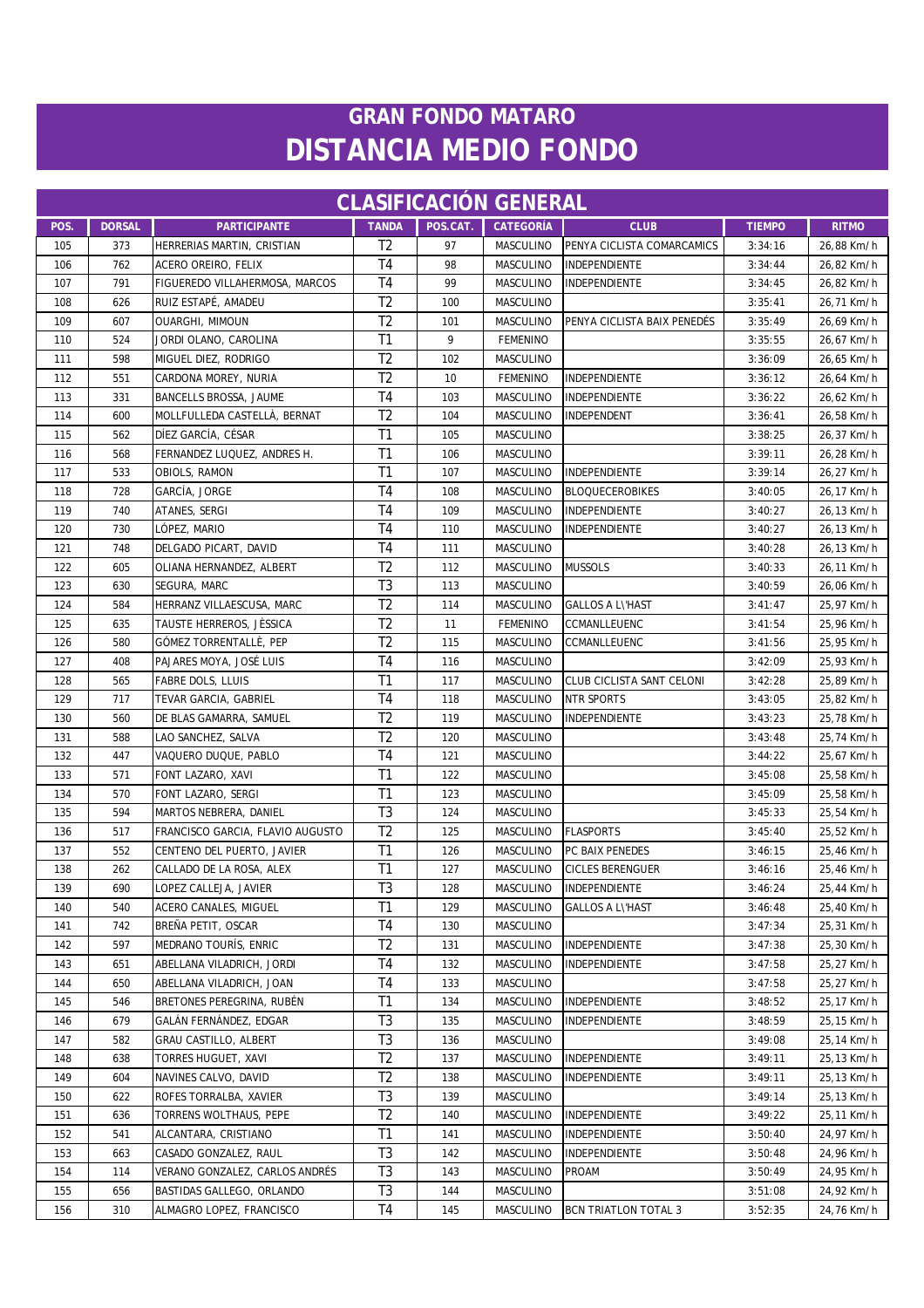| <b>CLASIFICACIÓN GENERAL</b> |               |                                  |                 |          |                  |                              |               |              |
|------------------------------|---------------|----------------------------------|-----------------|----------|------------------|------------------------------|---------------|--------------|
| POS.                         | <b>DORSAL</b> | <b>PARTICIPANTE</b>              | <b>TANDA</b>    | POS.CAT. | <b>CATEGORÍA</b> | <b>CLUB</b>                  | <b>TIEMPO</b> | <b>RITMO</b> |
| 157                          | 501           | CUSCO, IÑAKI                     | T <sub>4</sub>  | 1456     | MASCULINO        | <b>FASTTRIATLON</b>          | 3:52:36       | 24,76 Km/h   |
| 158                          | 532           | MORILLA FERRERO, JOSE MARIA      | T <sub>2</sub>  | 147      | MASCULINO        | <b>INDEPENDIENTE</b>         | 3:52:54       | 24,73 Km/h   |
| 159                          | 640           | ULIED I GUEVARA, DANIEL          | T <sub>2</sub>  | 148      | <b>MASCULINO</b> | <b>INDEPENDIENTE</b>         | 3:52:56       | 24,73 Km/h   |
| 160                          | 593           | MARTIN MORATA, MARTA             | T <sub>2</sub>  | 12       | <b>FEMENINO</b>  | INDEPENDIENTE                | 3:52:58       | 24,72 Km/h   |
| 161                          | 611           | PÉREZ OLIVARES, JORDI            | T <sub>2</sub>  | 149      | MASCULINO        | INDEPENDIENTE                | 3:53:00       | 24,72 Km/h   |
| 162                          | 577           | GARCIA GARCIA, FRANCESC          | T <sub>2</sub>  | 150      | <b>MASCULINO</b> | INDEPENDIENTE                | 3:53:20       | 24,68 Km/h   |
| 163                          | 561           | DE EVAN CARDONA, PAULINO         | T <sub>2</sub>  | 151      | MASCULINO        | INDEPENDIENTE                | 3:53:21       | 24,68 Km/h   |
| 164                          | 350           | DUGONI, ANA CAROLINA             | T <sub>4</sub>  | 13       | <b>FEMENINO</b>  | <b>PROAM</b>                 | 3:54:38       | 24,55 Km/h   |
| 165                          | 281           | HOMS LORENZO, JORDI              | T <sub>4</sub>  | 152      | MASCULINO        | <b>INDEPENDIENTE</b>         | 3:54:45       | 24,54 Km/h   |
| 166                          | 822           | NAVARRO, FRANCESC                | T <sub>4</sub>  | 153      | <b>MASCULINO</b> |                              | 3:54:48       | 24,53 Km/h   |
| 167                          | 776           | BRUGUERA, NURIA                  | T <sub>4</sub>  | 14       | <b>FEMENINO</b>  |                              | 3:55:43       | 24,43 Km/h   |
| 168                          | 768           | <b>BADIA PRATS, GEMMA</b>        | T <sub>4</sub>  | 15       | <b>FEMENINO</b>  |                              | 3:55:44       | 24,43 Km/h   |
| 169                          | 714           | SAULEDA SERRA, CRISTINA          | T <sub>3</sub>  | 16       | <b>FEMENINO</b>  | INDEPENDIENTE                | 3:56:21       | 24,37 Km/h   |
| 170                          | 681           | GIRAUD, ERIC                     | T <sub>3</sub>  | 154      | MASCULINO        | INDEPENDIENTE                | 3:56:26       | 24,36 Km/h   |
| 171                          | 609           | PEREZ FLORES, CRISTIAN           | T <sub>2</sub>  | 155      | MASCULINO        |                              | 3:56:31       | 24,35 Km/h   |
| 172                          | 831           | PEREZ VILLALTA, VICTOR           | T <sub>4</sub>  | 156      | <b>MASCULINO</b> | INDEPENDIENTE                | 3:56:33       | 24,35 Km/h   |
| 173                          | 771           | BERGÉ ATSERIAS, CARLES           | T <sub>4</sub>  | 157      | MASCULINO        | <b>ISB CYCLING CABRILS</b>   | 3:56:34       | 24,35 Km/h   |
| 174                          | 402           | MUDARRA HERRERA, ENRIC           | T <sub>2</sub>  | 158      | MASCULINO        | TRI+9                        | 3:58:13       | 24,18 Km/h   |
| 175                          | 700           | MOYA CASANOVAS, RAMON            | T <sub>3</sub>  | 159      | <b>MASCULINO</b> |                              | 3:58:18       | 24,17 Km/h   |
| 176                          | 685           | GUERRERO GARCIA, DANIEL          | T3              | 160      | MASCULINO        | <b>INDEPENDIENTE</b>         | 3:58:18       | 24,17 Km/h   |
| 177                          | 688           | HIDALGO MARTOS, JUAN             | T3              | 161      | <b>MASCULINO</b> |                              | 3:58:34       | 24,14 Km/h   |
| 178                          | 687           | HESS, ANDRE                      | T <sub>3</sub>  | 162      | <b>MASCULINO</b> | INDEPENDIENTE                | 3:58:36       | 24,14 Km/h   |
| 179                          | 834           | QUERALT MARCO, XAVIER            | T <sub>4</sub>  | 163      | <b>MASCULINO</b> | <b>NTR SPORTS</b>            | 3:59:02       | 24,10 Km/h   |
| 180                          | 549           | CAMACHO PORTILLO, MARIANA        | T1              | 17       | <b>FEMENINO</b>  | TRIATLÓ L\\\'HOSPITALET      | 4:00:05       | 23,99 Km/h   |
| 181                          | 550           | CANO VERDEJO, CRISTOBAL          | T1              | 164      | MASCULINO        |                              | 4:01:36       | 23,84 Km/h   |
| 182                          | 525           | JUNQUE MILA, ORIOL               | T1              | 165      | MASCULINO        | INDEPENDIENTE                | 4:01:45       | 23,83 Km/h   |
| 183                          | 703           | PEDROSA SANCHEZ, ANTONIO JOSE    | T <sub>4</sub>  | 166      | MASCULINO        | CLUB CLICLISTA COLOMENC      | 4:02:51       | 23,72 Km/h   |
| 184                          | 336           | CAMARGO PEINADO, JOSÉ            | T4              | 167      | MASCULINO        | CLUB CLICLISTA COLOMENC      | 4:02:51       | 23,72 Km/h   |
| 185                          | 360           | GALLARDO LABRADOR, SAMUEL        | T4              | 168      | MASCULINO        | CLUB CLICLISTA COLOMENC      | 4:02:51       | 23,72 Km/h   |
| 186                          | 658           | CALLADO, ADRIAN                  | T4              | 169      | <b>MASCULINO</b> | CLUB CICLISTA COLOMENC       | 4:02:53       | 23,71 Km/h   |
| 187                          | 545           | BASART SANCHEZ, XAVIER           | T1              | 170      | MASCULINO        | <b>CLUB CICLISTA CANET</b>   | 4:05:21       | 23,48 Km/h   |
| 188                          | 666           | CEDRIC, LEMAITRE                 | T <sub>3</sub>  | 171      | MASCULINO        | <b>PROAM</b>                 | 4:05:33       | 23,46 Km/h   |
| 189                          | 425           | SALAS I TARRÉ, ANNA              | T <sub>4</sub>  | 18       | <b>FEMENINO</b>  | PIPI'S TEAM                  | 4:05:44       | 23,44 Km/h   |
| 190                          | 704           | PEÑA BASURTO, MARCO              | T <sub>2</sub>  | 172      | <b>MASCULINO</b> |                              | 4:05:55       | 23,42 Km/h   |
| 191                          | 632           | SERRANO CALDERON, MANUEL         | $\overline{12}$ | 173      |                  | MASCULINO   INDEPENDIENTE    | 4:06:22       | 23,38 Km/h   |
| 192                          | 758           | SIMÓN SEVILLANO, EDUARDO         | T <sub>4</sub>  | 174      | <b>MASCULINO</b> | <b>INDEPENDIENTE</b>         | 4:06:23       | 23,38 Km/h   |
| 193                          | 567           | FERNÁNDEZ CAMINALS, OLGA         | T1              | 19       | <b>FEMENINO</b>  |                              | 4:06:53       | 23,33 Km/h   |
| 194                          | 572           | FORNIES PEREZ, PEDRO             | T3              | 175      | MASCULINO        | ARE YOU READY ?              | 4:07:01       | 23,32 Km/h   |
| 195                          | 686           | HERRERA PUA, NOELIA              | T <sub>3</sub>  | 20       | <b>FEMENINO</b>  | INDEPENDIENTE                | 4:07:02       | 23,32 Km/h   |
| 196                          | 845           | SANCHEZ CELMA, PILAR             | T <sub>3</sub>  | 21       | <b>FEMENINO</b>  | AYR?                         | 4:07:02       | 23,32 Km/h   |
| 197                          | 646           | ZAFRA SANCHEZ, ANTONIO FRANCISCO | T <sub>2</sub>  | 176      | MASCULINO        | <b>BIKING POINT</b>          | 4:07:20       | 23,29 Km/h   |
| 198                          | 555           | COCERA MARTÍNEZ, DAVID           | T <sub>2</sub>  | 177      | <b>MASCULINO</b> | BIKING POINT CLUB CICLISTA   | 4:07:21       | 23,29 Km/h   |
| 199                          | 721           | VICTORIA GALDEANO, JOSE          | T <sub>3</sub>  | 178      | MASCULINO        | MEDINA COMPETICIÓN           | 4:08:00       | 23,22 Km/h   |
| 200                          | 707           | RODRÍGUEZ MARTÍNEZ, SUSANA       | T <sub>3</sub>  | 22       | <b>FEMENINO</b>  | <b>MEDINAWOMANBIKERS</b>     | 4:08:01       | 23,22 Km/h   |
| 201                          | 733           | SANZ PINO, GONZALO               | T <sub>4</sub>  | 179      | MASCULINO        | TRIATLÉTICO CIUTADELLA       | 4:09:01       | 23,13 Km/h   |
| 202                          | 731           | OTS RUIZ, ANTONIO MANUEL         | T4              | 180      | MASCULINO        | TRIATLÉTICO CIUTADELLA       | 4:09:05       | 23,12 Km/h   |
| 203                          | 443           | TRIBALDOS HURTADO, ANTONIO       | T <sub>4</sub>  | 181      | MASCULINO        | CLUB TRIATLÓ PARETS          | 4:10:07       | 23,03 Km/h   |
| 204                          | 512           | BERGE ATSERIAS, JAUME            | T1              | 182      | MASCULINO        | INDEPENDIENTE                | 4:10:43       | 22,97 Km/h   |
| 205                          | 675           | FILOSO BUREU, ENRIQUE            | T <sub>3</sub>  | 183      | MASCULINO        | TRIATLÓ L\\\\\\\'HOSPITALET  | 4:11:23       | 22,91 Km/h   |
| 206                          | 659           | CAÑADA GONZALEZ, ORIOL           | T <sub>3</sub>  | 184      | MASCULINO        | <b>ITRIATLETAS SOLIDARIS</b> | 4:11:23       | 22,91 Km/h   |
| 207                          | 713           | SANFELIU ESCAPE, PABLO           | T <sub>3</sub>  | 185      | MASCULINO        |                              | 4:12:27       | 22,82 Km/h   |
| 208                          | 718           | THIELEN, ANA                     | T <sub>3</sub>  | 23       | <b>FEMENINO</b>  | INDEPENDIENTE                | 4:12:27       | 22,82 Km/h   |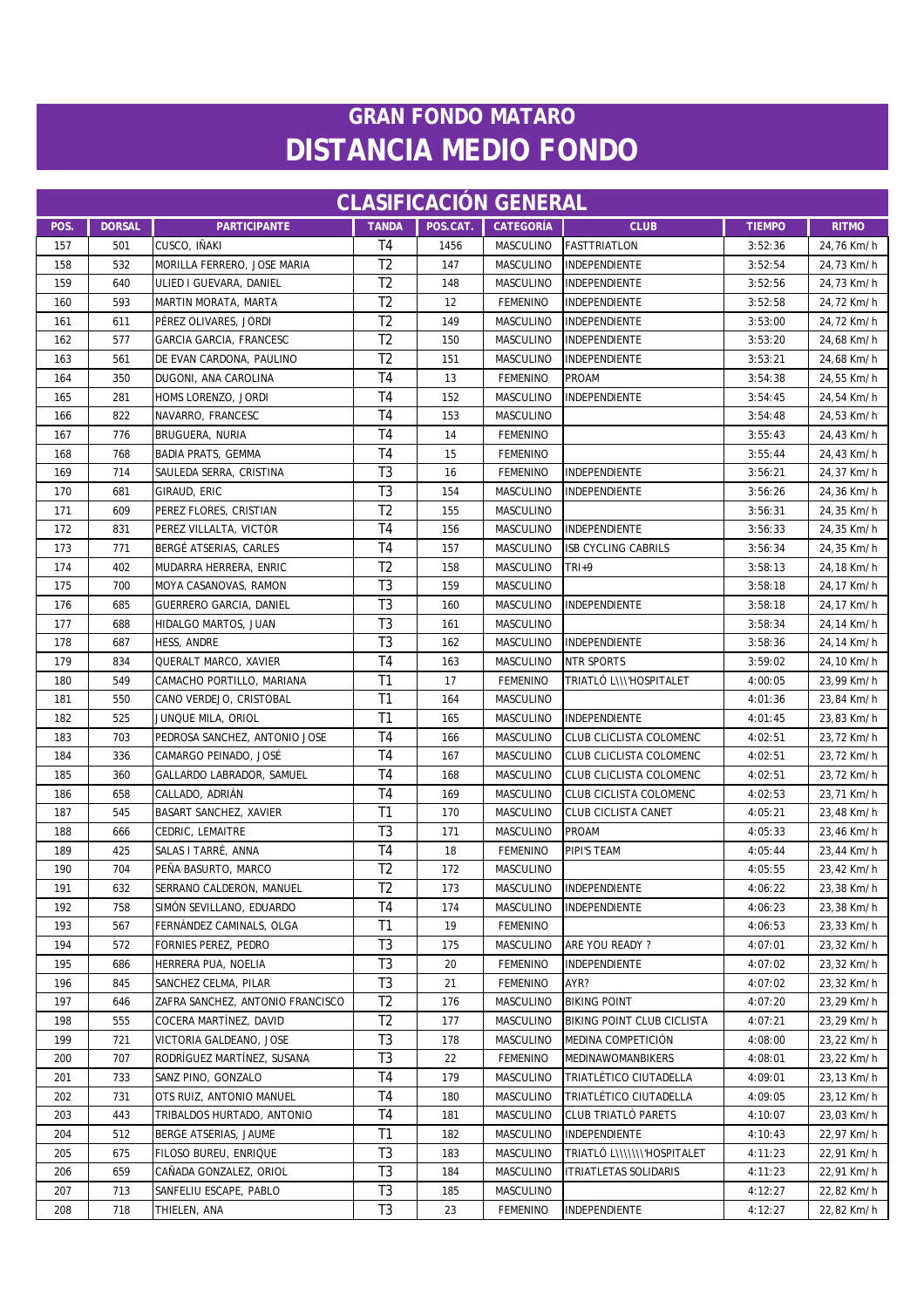| <b>CLASIFICACION GENERAL</b> |               |                                  |                |          |                  |                                    |               |              |
|------------------------------|---------------|----------------------------------|----------------|----------|------------------|------------------------------------|---------------|--------------|
| POS.                         | <b>DORSAL</b> | <b>PARTICIPANTE</b>              | <b>TANDA</b>   | POS.CAT. | <b>CATEGORÍA</b> | <b>CLUB</b>                        | <b>TIEMPO</b> | <b>RITMO</b> |
| 209                          | 58            | PERERA INGLES, JAUME             | T1             | 186      | MASCULINO        |                                    | 4:13:02       | 22,76 Km/h   |
| 210                          | 653           | ALCAZAR SALMERON, MANUEL         | T4             | 187      | MASCULINO        | INDEPENDIENTE                      | 4:13:25       | 22,73 Km/h   |
| 211                          | 671           | DÍAZ MARTINEZ, MONICA            | T4             | 24       | <b>FEMENINO</b>  | INDEPENDIENTE                      | 4:13:25       | 22,73 Km/h   |
| 212                          | 735           | VIVES, ANNA                      | T <sub>4</sub> | 25       | <b>FEMENINO</b>  | <b>CET DISTANCE</b>                | 4:13:28       | 22,72 Km/h   |
| 213                          | 757           | SEGURA UBIERGO, MAYRA            | T <sub>4</sub> | 26       | <b>FEMENINO</b>  | INDEPENDIENTE                      | 4:13:31       | 22,72 Km/h   |
| 214                          | 734           | SIESO MAQUEDA, TONI              | T <sub>4</sub> | 188      | MASCULINO        | <b>CC BREDA</b>                    | 4:13:31       | 22,72 Km/h   |
| 215                          | 715           | SORBE HERNÁNDEZ, CARLOS          | T <sub>4</sub> | 189      | MASCULINO        |                                    | 4:16:36       | 22,45 Km/h   |
| 216                          | 698           | MORENO REBOLLO, ANTONIO JOSE     | T <sub>3</sub> | 190      | <b>MASCULINO</b> | PRO AM                             | 4:18:23       | 22,29 Km/h   |
| 217                          | 725           | ALCAINA RODRÍGUEZ. PAULA         | T <sub>4</sub> | 27       | <b>FEMENINO</b>  | INDEPENDIENTE                      | 4:18:37       | 22,27 Km/h   |
| 218                          | 710           | SALAMO AVELLANEDA, ANNA          | T <sub>4</sub> | 28       | <b>FEMENINO</b>  | CLUB CICLISTA ARBÚCIES CCA         | 4:18:41       | 22,27 Km/h   |
| 219                          | 508           | ALBERT I CAMPRECIOS, PATRICK     | T1             | 191      | MASCULINO        | <b>ISB CYCLING CABRILS</b>         | 4:19:48       | 22,17 Km/h   |
| 220                          | 513           | BERLINCHES, HUGO                 | T1             | 192      | <b>MASCULINO</b> | <b>ISB CYCLING CABRILS</b>         | 4:19:49       | 22,17 Km/h   |
| 221                          | 702           | OLMEDO FERNANDEZ, MANUEL         | T <sub>3</sub> | 193      | MASCULINO        |                                    | 4:19:49       | 22,17 Km/h   |
| 222                          | 736           | XAUBET ROVIRA, JOSEP             | T <sub>4</sub> | 194      | <b>MASCULINO</b> |                                    | 4:20:33       | 22,11 Km/h   |
| 223                          | 711           | SALGADO, ISAAC                   | T <sub>4</sub> | 195      | MASCULINO        | INDEPENDIENTE                      | 4:20:34       | 22,11 Km/h   |
| 224                          | 708           | ROMANOV, DIMITAR                 | T <sub>4</sub> | 196      | <b>MASCULINO</b> | INDEPENDIENTE                      | 4:20:34       | 22,10 Km/h   |
| 225                          | 657           | BORREGO VAZQUEZ, ANTONIO         | T <sub>4</sub> | 197      | MASCULINO        | INDEPENDIENTE                      | 4:20:34       | 22,10 Km/h   |
| 226                          | 682           | GOMEZ ELVIRA, IKER               | T <sub>3</sub> | 198      | MASCULINO        | <b>BCN-BIKE CATALUNYA CLUB ESP</b> | 4:23:24       | 21,87 Km/h   |
| 227                          | 652           | ALCANTARA CARRILLO, ANTONIO      | T <sub>3</sub> | 199      | <b>MASCULINO</b> |                                    | 4:23:56       | 21,82 Km/h   |
| 228                          | 673           | DILOY VALENZUELA, JAVIER         | T <sub>3</sub> | 200      | MASCULINO        | INDEPENDIENTE                      | 4:24:02       | 21,81 Km/h   |
| 229                          | 672           | DILOY VALENZUELA, RAFAEL         | T <sub>3</sub> | 201      | <b>MASCULINO</b> | INDEPENDIENTE                      | 4:24:02       | 21,81 Km/h   |
| 230                          | 716           | TELLO OLMOS, ALEJANDRO           | T <sub>3</sub> | 202      | MASCULINO        | INDEPENDIENTE                      | 4:24:03       | 21,81 Km/h   |
| 231                          | 643           | VAQUERO DURAN, MANEL             | T <sub>2</sub> | 203      | MASCULINO        | TRI+9                              | 4:25:40       | 21,68 Km/h   |
| 232                          | 518           | GASULL SUCH, ALEX                | T1             | 204      | MASCULINO        | CLUB TRIATLO SERRADELLS AND        | 4:26:07       | 21,64 Km/h   |
| 233                          | 697           | MATAMOROS MOLINA, IVAN           | T4             | 205      | <b>MASCULINO</b> |                                    | 4:28:26       | 21,46 Km/h   |
| 234                          | 684           | GREGORI MANZANO, GABRIEL         | T <sub>4</sub> | 206      | MASCULINO        | INDEPENDIENTE                      | 4:28:27       | 21,46 Km/h   |
| 235                          | 729           | GARCIA GIL, ALEJANDRO            | T <sub>4</sub> | 207      | MASCULINO        | INDEPENDIENTE                      | 4:28:34       | 21,45 Km/h   |
| 236                          | 665           | CATALÁN SEGURA, RUBÉN            | T4             | 208      | <b>MASCULINO</b> | TRICET10                           | 4:28:35       | 21,44 Km/h   |
| 237                          | 763           | AGUILAR TOMAS, KILIAN            | T4             | 209      | MASCULINO        |                                    | 4:28:37       | 21,44 Km/h   |
| 238                          | 709           | RUIZ TORO, MIGUEL                | T3             | 210      | MASCULINO        | INDEPENDIENTE                      | 4:29:35       | 21,37 Km/h   |
| 239                          | 668           | COBA, JOSE A.                    | T <sub>3</sub> | 211      | <b>MASCULINO</b> |                                    | 4:29:41       | 21,36 Km/h   |
| 240                          | 662           | CARRERAS JIMENEZ, MIQUEL         | T <sub>3</sub> | 212      | MASCULINO        | UNIO CICLISTA TOSSA                | 4:29:44       | 21,35 Km/h   |
| 241                          | 661           | CARRERAS ALAY, POL               | T <sub>3</sub> | 213      | MASCULINO        |                                    | 4:29:44       | 21,35 Km/h   |
| 242                          | 654           | ALVAREZ JULIA, FRANCESC          | T <sub>4</sub> | 214      | <b>MASCULINO</b> |                                    | 4:30:07       | 21,32 Km/h   |
| 243                          | 726           | CARREÑO MÁRMOL, MIGUEL ÁNGEL     | T <sub>4</sub> | 215      |                  | MASCULINO INDEPENDIENTE            | 4:30:13       | 21,32 Km/h   |
| 244                          | 74            | BAUTISTA NAVARRO, ALBERT         | T4             | 216      | <b>MASCULINO</b> | ONVELÓ MATARÓ C.C.                 | 4:31:02       | 21,25 Km/h   |
| 245                          | 719           | TUGUI TUGUI, ILEANA ALINA        | T3             | 29       | <b>FEMENINO</b>  | INDEPENDIENTE                      | 4:31:15       | 21,23 Km/h   |
| 246                          | 637           | TORRERO GARCÍA, JUAN             | T <sub>2</sub> | 217      | MASCULINO        | INDEPENDIENTE                      | 4:31:34       | 21,21 Km/h   |
| 247                          | 641           | UTZET ROJO, JOAN                 | T <sub>2</sub> | 218      | MASCULINO        |                                    | 4:32:19       | 21,15 Km/h   |
| 248                          | 749           | FONTANET SÁNCHEZ, CRISTINA       | T4             | 30       | <b>FEMENINO</b>  |                                    | 4:33:32       | 21,06 Km/h   |
| 249                          | 755           | NAVARRO CIURANA, XAVIER          | T4             | 219      | MASCULINO        |                                    | 4:33:32       | 21,06 Km/h   |
| 250                          | 674           | ERTURK, FEHIME IREM              | T3             | 31       | <b>FEMENINO</b>  | INDEPENDIENTE                      | 4:35:03       | 20,94 Km/h   |
| 251                          | 720           | WAMBUI D'ANDREA, TIZIANA         | T3             | 32       | <b>FEMENINO</b>  |                                    | 4:35:25       | 20,91 Km/h   |
| 252                          | 753           | MAGALHAES SANTANA SILVA, MARCELO | T <sub>4</sub> | 220      | MASCULINO        | INDEPENDIENTE                      | 4:35:57       | 20,87 Km/h   |
| 253                          | 554           | CHECA SANCHEZ, DAVID             | T1             | 221      | <b>MASCULINO</b> | <b>PROAM</b>                       | 4:36:39       | 20,82 Km/h   |
| 254                          | 747           | DEL RIO MARTOS, ANA              | T4             | 33       | <b>FEMENINO</b>  | CLUB ESPORTIU L\\\'ARBOÇ           | 4:37:28       | 20,76 Km/h   |
| 255                          | 750           | GARCIA NAVARRO, ALEJANDRO        | T4             | 222      | MASCULINO        | CLUB ESPORTIU BANYERES DEL F       | 4:37:29       | 20,76 Km/h   |
| 256                          | 510           | ANGLADA GOMEZ, FRANCESC          | T1             | 223      | MASCULINO        | <b>ISB CYCLING CABRILS</b>         | 4:38:12       | 20,70 Km/h   |
| 257                          | 564           | ESCOBAR, JUAN                    | T4             | 224      | <b>MASCULINO</b> | INDEPENDIENTE                      | 4:38:16       | 20,70 Km/h   |
| 258                          | 754           | MELERO, JUAN FCO                 | T <sub>4</sub> | 225      | MASCULINO        | INDEPENDIENTE                      | 4:38:17       | 20,70 Km/h   |
| 259                          | 676           | FRAILE OBRADORS, JOSEP MARIA     | T3             | 226      | MASCULINO        | PROAM                              | 4:39:27       | 20,61 Km/h   |
| 260                          | 397           | MARTÍNEZ URBANO, CRISTINA        | T <sub>4</sub> | 34       | <b>FEMENINO</b>  | CD RCR19                           | 4:42:48       | 20,37 Km/h   |